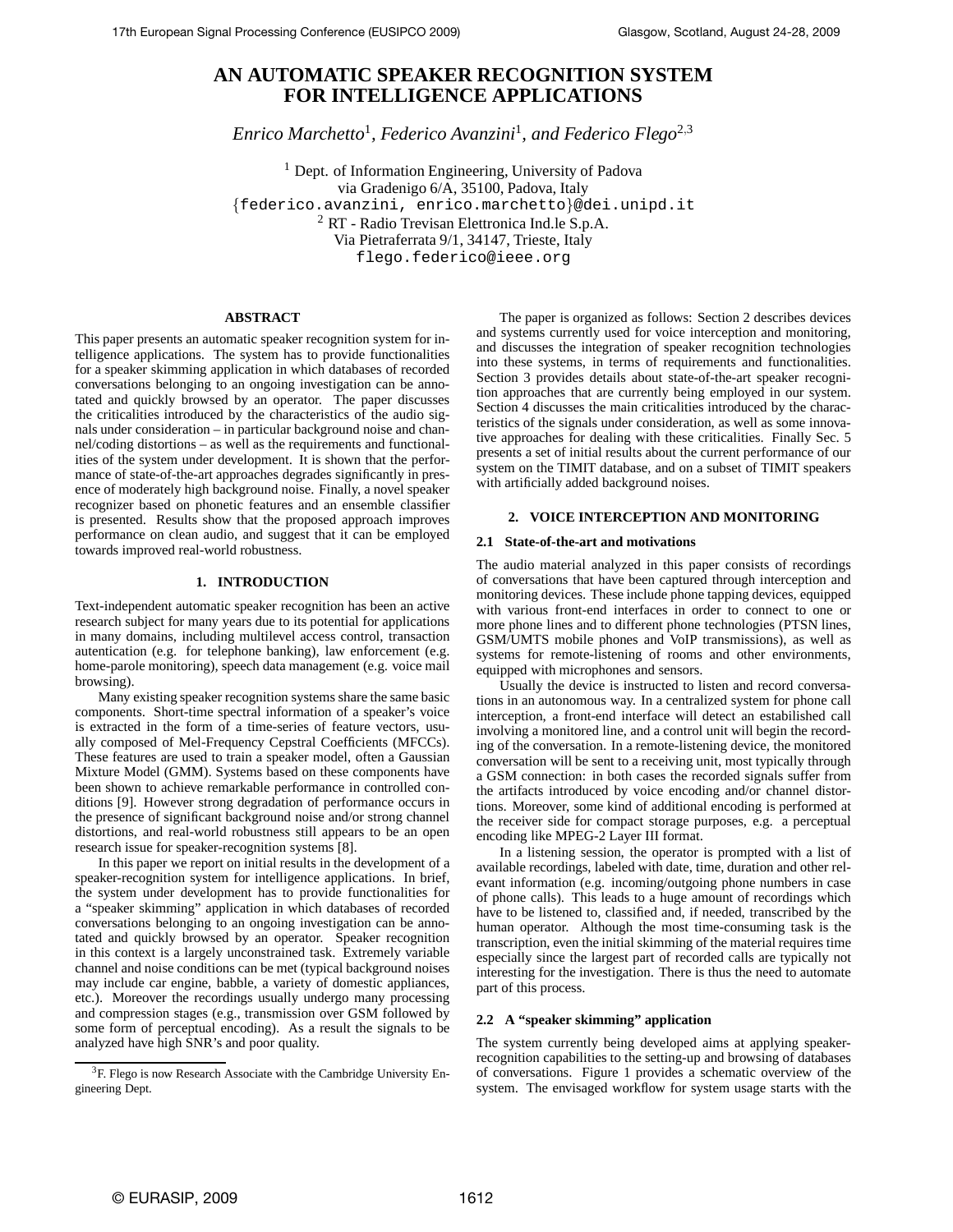

Figure 1: Schematic overview of the system under development.

first (and possibly reiterable) training of the system. In this phase the operator provides the system with recordings for each one of the known speakers involved in a given investigation, along with identity or tagging information. This speaker database can then be used as a reference by the speaker recognition system to annotate recorded conversations. After each recording the speakerrecognition procedure will be activated and will produce a complete labeling of the conversations, that includes information about identity of the involved speakers along with the usual timestamp informations. This provides the operator with additional capabilities for browsing and managing recorded conversations, in a twofold useful way:

- Known speakers can be easily found; searches through the recordings are possible, with queries like: "Find conversations involving speaker X and speaker Y between date A and date B".
- The operators can be warned about the first appearance of speakers previously unknown to the system; he may then decide to ignore them or, if they are relevant for the investigation, he can instruct the device to incorporate them in the database.

The application outlined so far requires both speaker indentification and speaker diarization functionalities. In the literature the term *speaker diarization* refers to a recognition task in which an audio stream containing two or more speakers is partitioned into homogeneous segments according to the speaker identity. For the intelligence applications under consideration here, diarization can be employed by the operator to detect long-lasting turns in dialogues, which are possibly the most informative parts of the conversation. Moreover diarization is needed as a preliminary step to proper speaker identification on homogeneous segments.

On a different order of engineering difficulty lies a further level of automation, i.e. automatic speech recognition (ASR) capabilities able to provide transcriptions of the conversations in an automatic way. This would be of extremely helpful because, along with the usefulness of transcriptions itself, would also provide an easy way to search through calls content.

#### **2.3 Requirements**

The system under development should be able to accurately discriminate between at least 50 speakers. This relatively low number is reasonable for medium sized investigations, characterized by a limited group of speakers, which are the target of the application. Other applications, such as nation-wide speaker databases shared between investigations, are not the focus of this work.

Typical evaluation criteria for a speaker recognition system look at the trade-off between "false positives" (occurring when an impostor is mistakenly recognized as the target speaker) and "miss" recognitions (i.e. when the target is not recognized). In accordance with with the criteria of international NIST Speaker Recognition Evaluation (SRE) series [9], which gives more importance to the reduction of the misses, our application needs to minimize misses and may instead accept some false positives (since they will be further assessed by a human operator).

The most demanding requirements concern the signals on which the system will work. For phone and/or cellular lines, a number of issues are known [8] and include limited bandwidth, unknown amplitude and phase distortions, noises of various kind, including cross-talk. Other issues to deal with include the presence of environmental noises (stationary or not), and lossy codec artifacts.

Finally, the system has to deal with issues related to intraspeaker variability, which in this case is more likely to be due to deliberate fraud attempts rather than usual effects (e.g. mood effects). The system should thus be flexible and able to face a number of adverse conditions.

#### **3. A BASELINE SPEAKER RECOGNITION SYSTEM**

The system is currently in the first stage of development. The currently available software has been implemented in Matlab/Octave and comprises a fully functional speaker recognition system. Speaker diarization functionalities are also being developed, but will not be discussed in the remainder of this paper. The system is composed of three main components: feature extraction, speaker modeling, and scoring. In the remainder of this section we discuss each of these components for the baseline speaker recognition system currently employed.

#### **3.1 Feature extraction**

The feature extraction step is based on signal energy and MFCC (Mel-Frequency Cepstrum Coefficients). These features are obtained using a standard procedure described in the following. Moreover, many design choices are bases on the ETSI ES-201-108 standard, used for distributed feature computation. Finally, all the audio used as input is filtered through a linear-phase antialias filter and downsampled to  $F_s = 8kHz$ , in order to work with audio quality similar to that of the real-world signals under consideration (e.g. phone signals).

As a first step, the incoming stream is segmented in frames with length 20 ms, and using an overlap of 50%. The stream is pre-processed through a Speech Activity Detector (SAD), and only frames containing actual speech undergo feature extraction. This pre-processed input signal is denoted as *sin* in the following.

The DC component is removed from *sin* using a one-pole HP filter, and the signal energy is then computed frame-by-frame. The MFC coefficients  $c_l$ , are obtained by applying the FFT to the signal, performing a Mel-frequency scale warping (through usual filterbank analysis [11]), and finally applying a DCT to the log-energy output of the filters. In addition, the zeroth MFC coefficient,  $c_0$ , is computed as the logarithm of the mean of *se*. Moreover, the filterbank analysis is preceded by a pre-emphasis of the spectrum,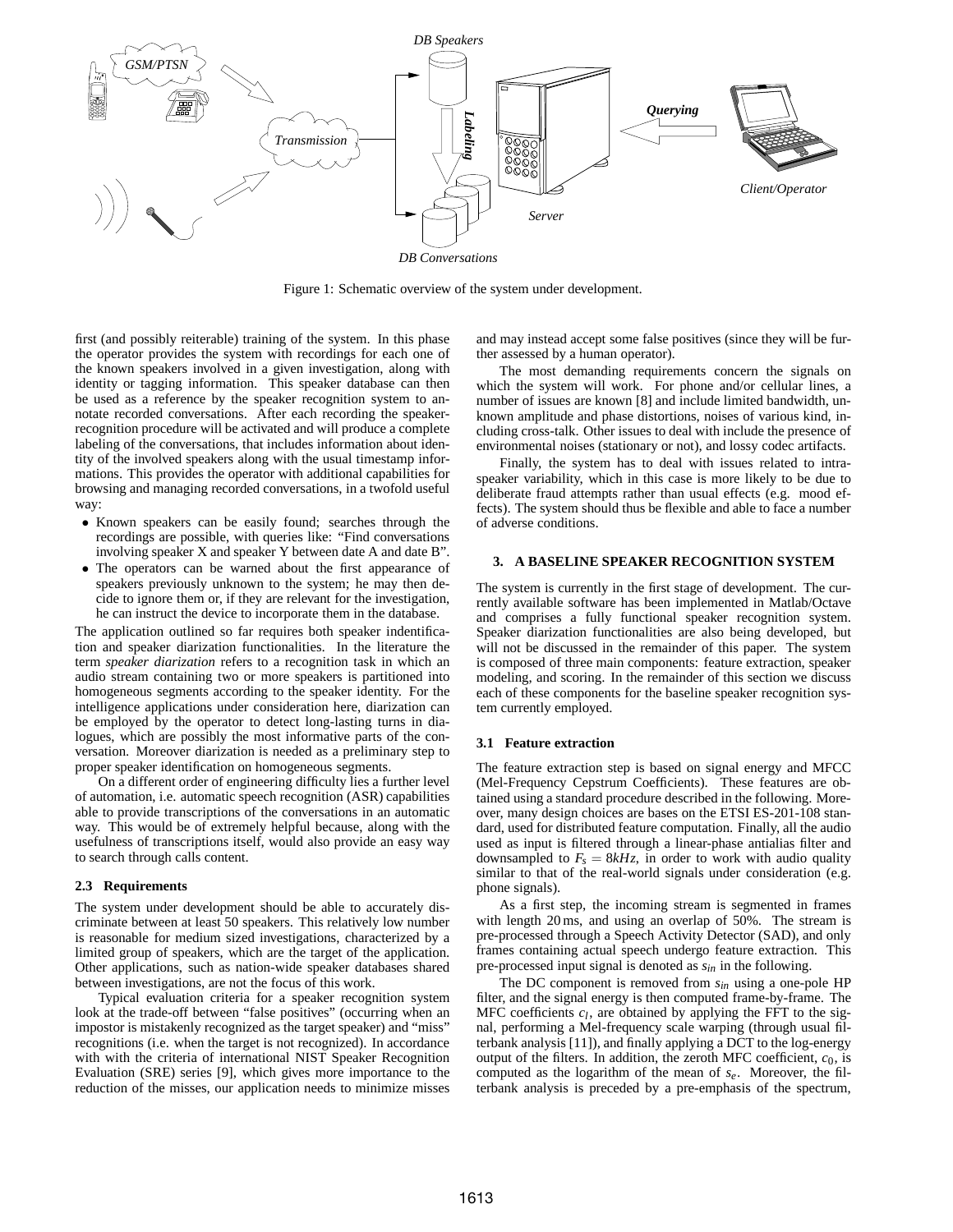that emphasize high frequencies and is obtained using the HP filter  $H(z) = 1 - 0.97z^{-1}$ .

Following established approaches, the obtained MFCC features are complemented with their delta coefficients (see e.g. [14, 5]). The final feature vectors belong to a feature feature space hereafter denoted as  $\mathscr{F}$ , which has a number of dimensions equal to the number of features extracted from each frame. The features obtained from a sequence of frames form a cloud of points in the space  $\mathscr{F}$ .

#### **3.2 Speaker modeling**

Statistical modeling of speakers is based on the widely used approach, originally proposed by Reynolds [12]. In detail, the parametric statistical tool used in this approach is the Gaussian Mixture Model (GMM). Speaker-dependent GMMs are trained in the space  $\mathscr F$ , to fit the cloud of features of a given speaker.

A number of normalization techniques may be applied before GMM training. The most used and effective one is cepstral mean subtraction (CMS). This procedure is often applied in mismatched tests, when the train and test handsets (microphones) are substantially different (eg. electret vs. carbon microphones). As discussed in Sec. 5, the tests reported in this work are conducted on the TIMIT database, which does not contains training-test mismatches. For this reason CMS is not used in this particular case.

The training procedure for the GMM is based on a form of EM (Expectation-Maximization) algorithm. Feature vectors are first grouped in clusters using some standard clustering method, e.g. K-means, hierarchical clustering, or the like. The initial clustering provides an initialization for the EM algorithm. More precisely, the codebook vectors found by the clustering are used as a first estimation of the means for the multivariate gaussians which compose the GMM.

The expectation (E) and the maximization (M) phases are executed alternately until convergence. An estimation of samples mean and variance (M step) is followed by an evaluation of the estimated density (E step), which undergoes a normalization phase before the next M step [3]. At the end of the training phase, one GMM is obtained for each speaker.

The testing phase makes use of the models to obtain a score which associates a given test utterance with a speaker model. MFCCs vectors are extracted frame-by-frame from the test sentence. Each vector is then evaluated against each gaussian of the speaker model, providing the likelihood for the corresponding speaker model. More precisely, the current implementation makes use of the log-likelihood.

As a final result, a test utterance produces a score for each speaker model; the models are then sorted by likelihood in descending order, with the topmost being the most probable one. The final classification is based on the usual maximum-likelihood classification rule.

## **4. RECOGNITION OVER ACOUSTIC CLASSES**

This section presents an improved approach to speaker recognition, that is expected to be more robust than the baseline system described in the previous section, with respect to typical sources of signal degradation [8].

The basic idea is to exploit the time-varying spectral characteristics of a speech signal in order to train specialized statistical models. By defining a certain number *Nc* of acoustic (e.g., phonetic) classes, a speech signal can be segmented into successive segments, each belonging to one class. Then, *Nc* speaker-dependent gaussian mixture models can be trained, one for each acoustic class. The motivation behind this approach is the intuition that grouping features over similar phonetic sounds should lead to more regular representations in the feature space  $\mathscr F$ . This, in turn, ensures better performances of the GMMs, which are expected to be more indicative of speaker differences than phonetic differences.

The idea is not entirely new: the original motivation for using GMMs in text-independent speaker recognition is that each gaussian of a speaker-dependent model shoud represent a spectral structure associated to a broad phonetic class [11]. Therefore the proposed idea is a natural refinement to a recognition approach based on GMMs. A similar line of reasoning has been recently followed by other researchers [4, 10].

#### **4.1 Phonetic features and component classifiers**

As described in Sec. 3, in the baseline system a speech signal is segmented in overlapping frames with constant length, from which features are extracted. By contrast, here we propose to group features according to some criteria and subsequently train a mixture model for each feature class.

In this work the classes are based on phonetic criteria. Two families of classes will be used in the remainder of this work. The first one, termed Narrow Classification (NC), uses five sets: stops, fricatives, nasals, (semi)vowels, and silences. The second one, termed Broad Classification (BC), uses three larger sets: vowels, non-vowels, and silences.

In this preliminary study we make use of the TIMIT database which, although dated and limited in size, has the advantage of being fully tagged with phonetic transcriptions. This provides a a readily available and realiable phonetic segmentation, and the phonetic labels can be straightforwardly translated into the NC and BC classes. In a real-world application, automatic phonetic segmentation must be employed, based either on ASR approaches or on blind segmentation techniques (e.g. vector quantization). However we emphasize that the approach proposed here does not need a full-fledged speech recognizer, but only a "loose classifier" which should look at the time-frequency characteristics of the phones, without the burden of complex tools like language models, N-grams and so on.

The procedure for train/test is then structured as follows: MFCCs feature vectors are extracted on signal frames with length 20 ms (with 50% overlap). Then (using the TIMIT labeling) each feature vector is assigned to one of the NC (or BC) classes. Therefore, five (or three) GMM models (termed *component classifiers*) are trained for each speaker. The test phase is carried out in a similar way: features are assigned to one phonetic class and then evaluated against the corresponding GMM model. For every speaker we thus obtain a number of log-likelihood scores, which need to be combined in order to provide a single scoring.

#### **4.2 Ensemble classifier**

Classifiers whose decision is based on the outputs of an ensemble of component classifiers are often named *ensemble classifiers*. The scores of individual component classifiers are typically weighted through a gating subsystem, in order to generate the ultimate classification [3].

For each test sentence we build a score matrix S with *N<sup>c</sup>* columns (where  $N_c$  is the number of employed classes,  $N_c = 3.5$ for NC and BC). The columns of S are then filled with the indexes of the *Nmax* speakers which received the highest scoring, for each class, sorted in decreasing order. We make use of two weighing vectors:

- **Class weights**  $w_c$ : take into account different levels of reliability of the phonetic classes;
- Order weights w<sub>o</sub>: take into account different levels of reliability of the *Nmax* ordered scores, where the topmost places have more chance to indicate the correct speaker indexes

A weight matrix **W** is then computed as  $\mathbf{W} = \mathbf{w_o}^T \mathbf{w_c}$ . The scoring procedure for the ensemble classifier defines a "votes vector" v with a number of elements  $N_s$  equal to that of the speaker models. The vector v is filled according to the formula:

$$
v_k = \sum_{S_{i,j}=k} W_{i,j} \quad \forall i \in [1, N_{max}], j \in [1, N_c], k \in [1, N_s]
$$
 (1)

Eq. (1) scans through the matrix  $S$ ; each time the speaker index  $k$  is found in the element  $S_{i,j}$ , the vote  $v_k$  is increased by the associated weight  $W_{i,j}$ . When the test sentence features have been evaluated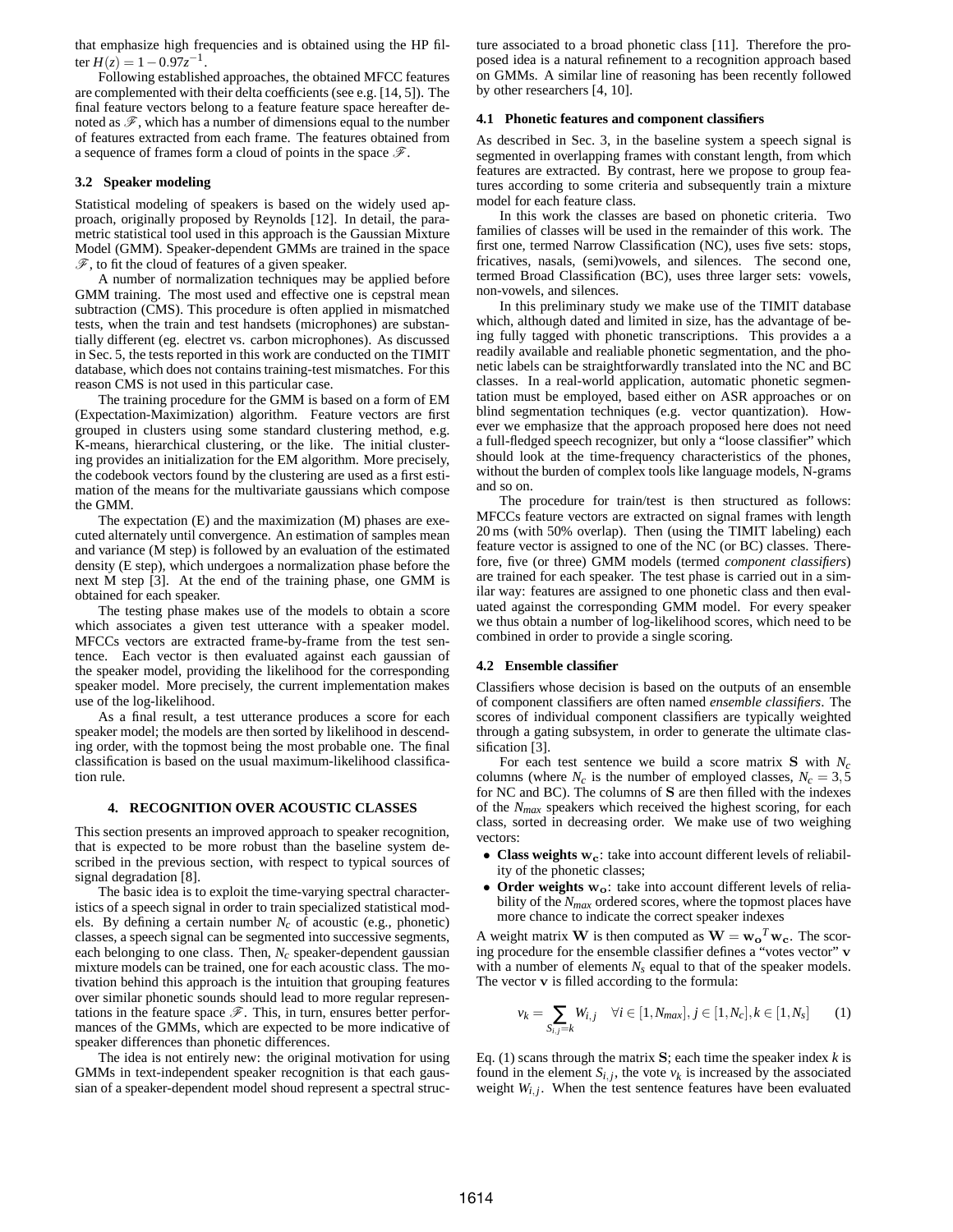against all the speaker models the vector v contains the ensemble classifier output; in particular the topmost probable speaker model is the one with highest  $v_k$  value.

The choice of the weight vectors  $w_c$  and  $w_o$  is critical in order to obtain optimal ensemble decisions. For each ensemble system we use three different class weight vectors  $w_c$ , which lead to different results:

- *w*<sub>equ</sub> assign an equal weight value 1 to each class recognizer
- *w*eur contains euristic weights determined from ad-hoc numerical tests
	- $-$  for  $\mathcal{C}_{NC}$ :  $w_{\text{eur}} = [0.102, 0.201, 0.102, 0.394, 0.201]$
	- $-$  for  $\mathcal{C}_{BC}$ :  $w_{\text{eur}} = [0.253, 0.495, 0.253]$
- *w*est is an estimate of the optimal class weights, computed as a posterior normalized sample mean of the hits numbers for each class;
	- $-$  for  $\mathcal{C}_{NC}$ :  $w_{est} = [0.0982, 0.147, 0.238, 0.329, 0.188]$

 $-$  for  $\mathcal{C}_{BC}$ :  $w_{est} = [0.285, 0.482, 0.234]$ 

The optimum value for vector  $w_0$  can not be trivially estimated. In this study we use an empirically determined set of weights, in which monotonically decreasing values assign more weight to the topmost placed models.

The ultimate log-likelihood scores for speaker models in the ensemble classifier are computed by keeping track of the log-likelihood output for each GMM class model for all speakers. If the maximum value in v is the *k*-th, the score for the *k*-th speaker model is taken to be the highest log-likelihood among all voting contributors to the value  $v_k$ .

## **5. RESULTS**

#### **5.1 Material**

All the results reported below are conducted on the TIMIT database which contains 630 speakers, 438 males and 192 females; there are 10 utterances for each speaker, with typical durations in the 10 s range. Moreover, the speakers are grouped in 8 geographical regions following their dialect accent. The last available grouping is the type of phonetic content of the utterances. The 10 sentences spoken by each speaker are choosen in this way:

- 5 are phonetically-compact sentences, designed to well cover all the phones pairs (marked SX)
- 3 are phonetically-diverse sentences which add diversity in sentence types and phonetic contexts (marked SI)
- 2 are dialect "shibboleth" sentences equal for all speakers (marked SA)

All the results reported below are obtained using the entire speakers set. The training features are extracted from the 2 SA, the 3 SI and the first 3 SX sentences of each speaker. The test sets are build around the remaining 2 SX utterances.

One shortcoming in the use of TIMIT is the limited amount of train/test material, which has led to limitations in our study. Current state-of-the-art systems typically employ 32 gaussians to model each speaker. However, limited training material, together with the further grouping into phonetic classes, cause component GMMs with 32 gaussians to overfit the density, resulting in the divergence of the EM algorithm. This forces us to use a lower number of gaussians, namely 4 for the component classifiers.

#### **5.2 Performance of baseline system and ensemble classifier**

In all the results reported here, performance is represented through DET curves [7], which are commonly used in the evaluation of speaker recognition systems (in particular the NIST SRE series), and are suited to represent performance in task that involve a tradeoff of errors (misses and false-alarms).

Figure 2 illustrates the performance loss of the baseline system  $B$  with respect to the number of gaussians used. In the following, for the sake of coherence in results, we will assume  $\mathcal{B}_4$  as our baseline system.



Figure 2: Performance of the baseline system  $\mathscr B$  with varying numbers of gaussians:  $\mathcal{B}_4$ ,  $\mathcal{B}_8$ ,  $\mathcal{B}_{16}$  and  $\mathcal{B}_{32}$ , from top right to bottom left.



Figure 3: Performances of  $\mathscr{B}_4$  baseline system applied on clean TIMIT (dotted), TIMIT corrupted with white noise (dashed), TIMIT corrupted with babble noise (solid) (the latter have SNR 10 dB).

The same  $\mathcal{B}_4$  system has been applied to databases which differ for the quality of the recordings, namely:

- clean TIMIT recordings
- TIMIT recordings corrupted with white noise (SNR 10 dB)
- TIMIT recordings corrupted with babble noise (SNR 10 dB)

Figure 3 shows the resulting DET. As expected the performance decays when noisy speech is used, and the white noise causes stronger degradation with respect to babble noise.

The baseline system  $\mathcal{B}_4$  is now compared to the system using the ensemble classifier with both the NC and BC classifications, denoted as  $\mathcal{C}_{NC}$  and  $\mathcal{C}_{BC}$ , respectively. The ensemble scoring for both  $\mathcal{C}_{NC}$  and  $\mathcal{C}_{BC}$  uses the  $N_{max} = 15$  speakers with highest likelihoods in all acoustic classes. The DET plots in Fig. 4 show that both  $\mathcal{C}_{NC}$ and  $\mathcal{C}_{BC}$  occupy a lower position with respect to  $\mathcal{B}_4$ , and thus exhibit a markedly better performance. The figure also reports the DET for  $\mathcal{B}_{32}$ , showing that its performance falls between those of the  $\mathcal C$  systems. This suggests that the  $\mathcal C$  systems have comparable discriminative properties with respect to  $\mathcal{B}_{32}$ , although they use a lower number of gaussians and therefore require significantly lower computing resouces.

The systems are also compared in terms of correctly retrieved speakers. Table 1 reports results obtained on the 630 TIMIT speak-